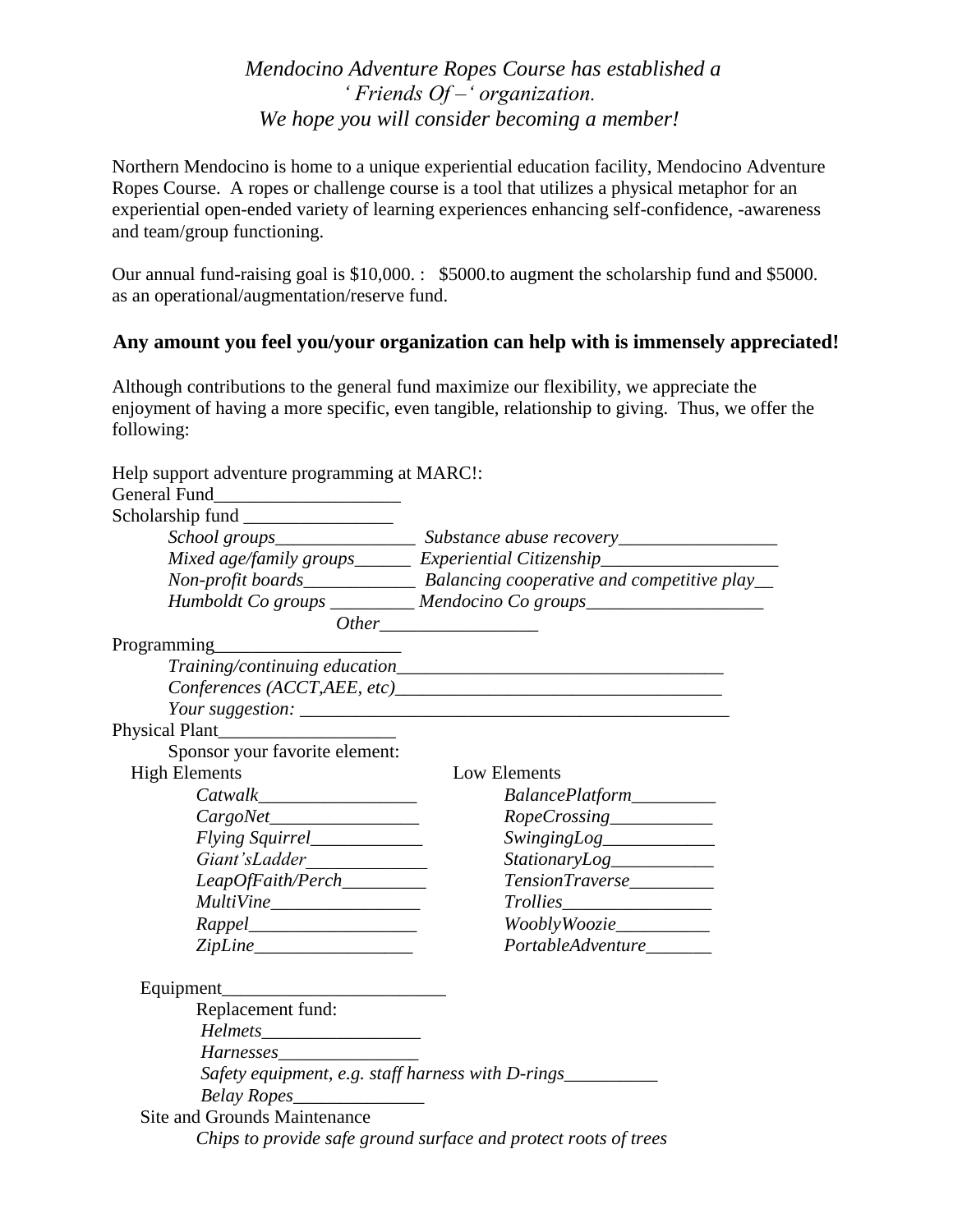*Regular arborist consultation Local indigenous landscaping Shed renewal/upkeep*

*\_\_\_\_\_\_\_\_\_\_\_\_\_\_\_\_\_\_\_\_\_\_\_\_\_\_\_!*

Background to Appeal Mendocino Adventure Ropes Course (MARC) is a small challenge course in northern Mendocino County, under the auspices of Leggett Valley Unified School District, a preschool-12 facility. LVUSD has been wonderful to work with and has been available to provide a funding safety net when needed. With the current education funding cutbacks, LVUSD is no longer in a position to do that. Since shortly after its inception 1995, Mendocino County students have had the underwriting of the Mendocino County Office of Education (MCOE) to facilitate access to MARC. In the current fiscal climate, not only is it more difficult for student groups to raise their share of fees, transportation costs and other special event/field trip costs, but the MCOE has needed to phase out this underwriting program. The Community Fund of Mendocino County generously matched the MCOE monies for FY 2008-09, bringing us back up to the previous year's amount in the scholarship fund that year, Their policies prevent approaching them for ongoing funds and they are experiencing a large increase in applicants in the current economy. A search for other grantmakers is in process. An annual fundraising campaign of \$10,000. would allow continuation of participation in MARC programs by student and community groups in need of supplemental funding and/ or other basic needs such as inspection or insurance fees and maintainence and staffing costs. In addition, access to underwriting would be open region-wide.

Thank you for considering this request. Let us know if more information is desired or to schedule a course and experience the potential!

Sincerely,

Nonae Sears, Director

Mendocino Adventure Ropes Course P.O. Box 186, Leggett, CA 95585 Tel. 707-925-6285 Fax 707-925-6396 mendoadventure.com [mendoadventure@yahoo.com](mailto:mendoadventure@yahoo.com)

Yes, I would like to join Friends of MARC! I enclose \$10.  $$25.$  \$100. other  $I$  request it be applied to: gen'l fund scholarship fund other I have a friend I think would be interested

\_\_\_\_\_\_\_\_\_\_\_\_\_\_\_\_\_\_\_\_\_\_\_\_\_\_\_\_\_\_\_\_\_\_\_\_\_\_\_\_\_\_\_\_\_\_\_\_\_\_\_\_\_\_\_\_\_\_\_\_\_\_\_\_\_\_\_\_\_\_\_\_

:name:\_\_\_\_\_\_\_\_\_\_\_\_\_\_\_\_\_\_\_\_\_\_\_\_\_\_contact info:\_\_\_\_\_\_\_\_\_\_\_\_\_\_\_\_\_\_\_\_\_\_\_\_

\_\_\_\_\_\_\_\_\_\_\_\_\_\_\_\_\_\_\_\_\_\_\_\_\_\_\_\_\_\_\_\_\_\_\_\_\_\_\_\_\_\_\_\_\_\_\_\_\_\_\_\_\_\_\_\_\_\_\_\_\_\_\_\_\_\_\_\_\_\_\_\_

I can also help by:

Thank you!